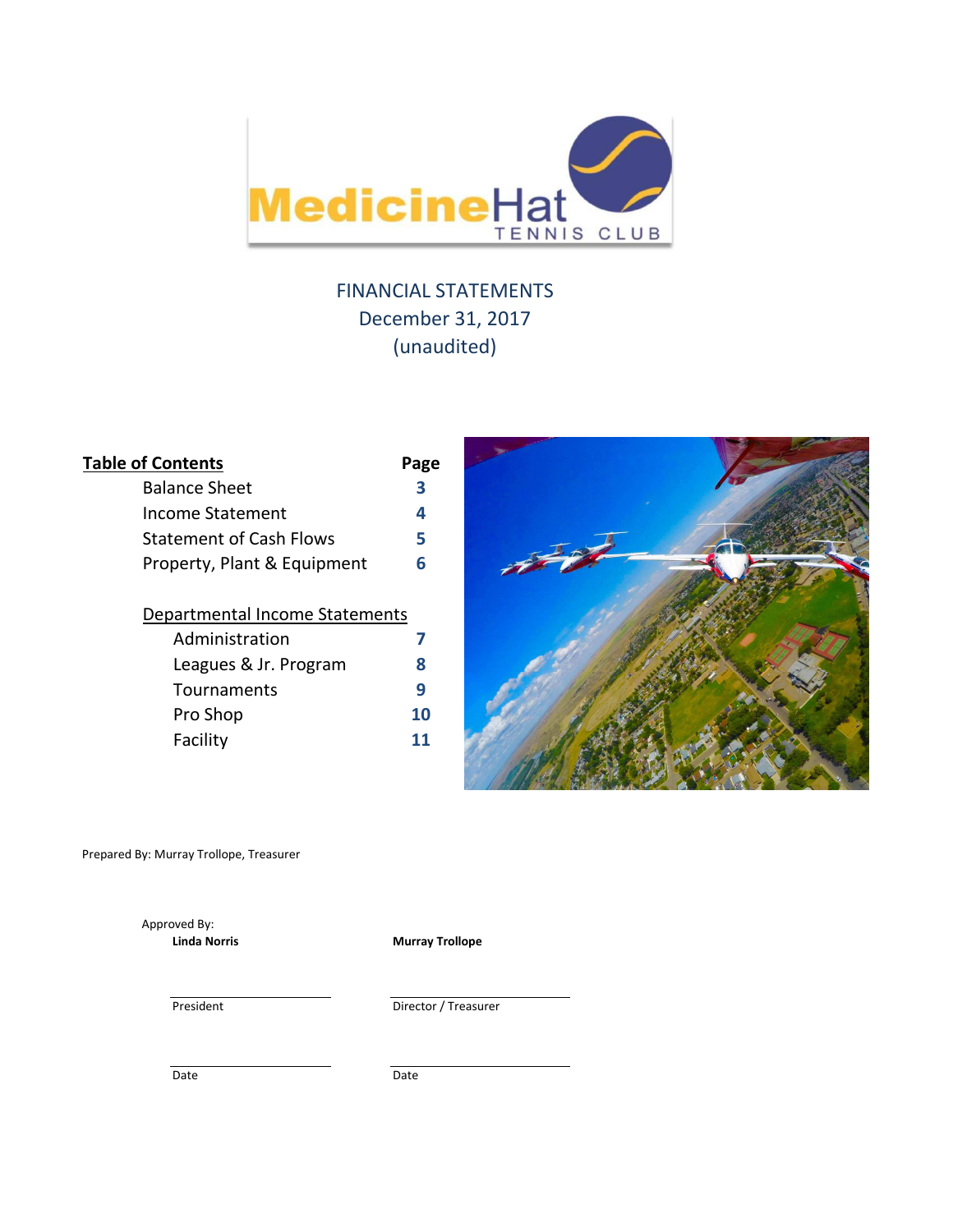## **Statistics**







| <b>TOTAL MEMBERSHIPS</b> | 2014  | 2015 | 2016 | 2017  | Y/Y Change |
|--------------------------|-------|------|------|-------|------------|
| Adult                    | 66    | 87   | 89   | 81    | $-9%$      |
| Couples (x2)             | 80    | 90   | 84   | 88    | 5%         |
| Junior                   | 93    | 89   | 92   | 94    | 2%         |
| Student                  | 14    | 10   | 10   | 5     | $-50%$     |
| Senior                   | 4     | 6    | 13   | 13    | 0%         |
|                          |       |      |      |       |            |
| <b>TOTAL</b>             | 257   | 282  | 288  | 281   |            |
|                          |       |      |      |       |            |
| Growth                   | $-2%$ | 10%  | 2%   | $-2%$ |            |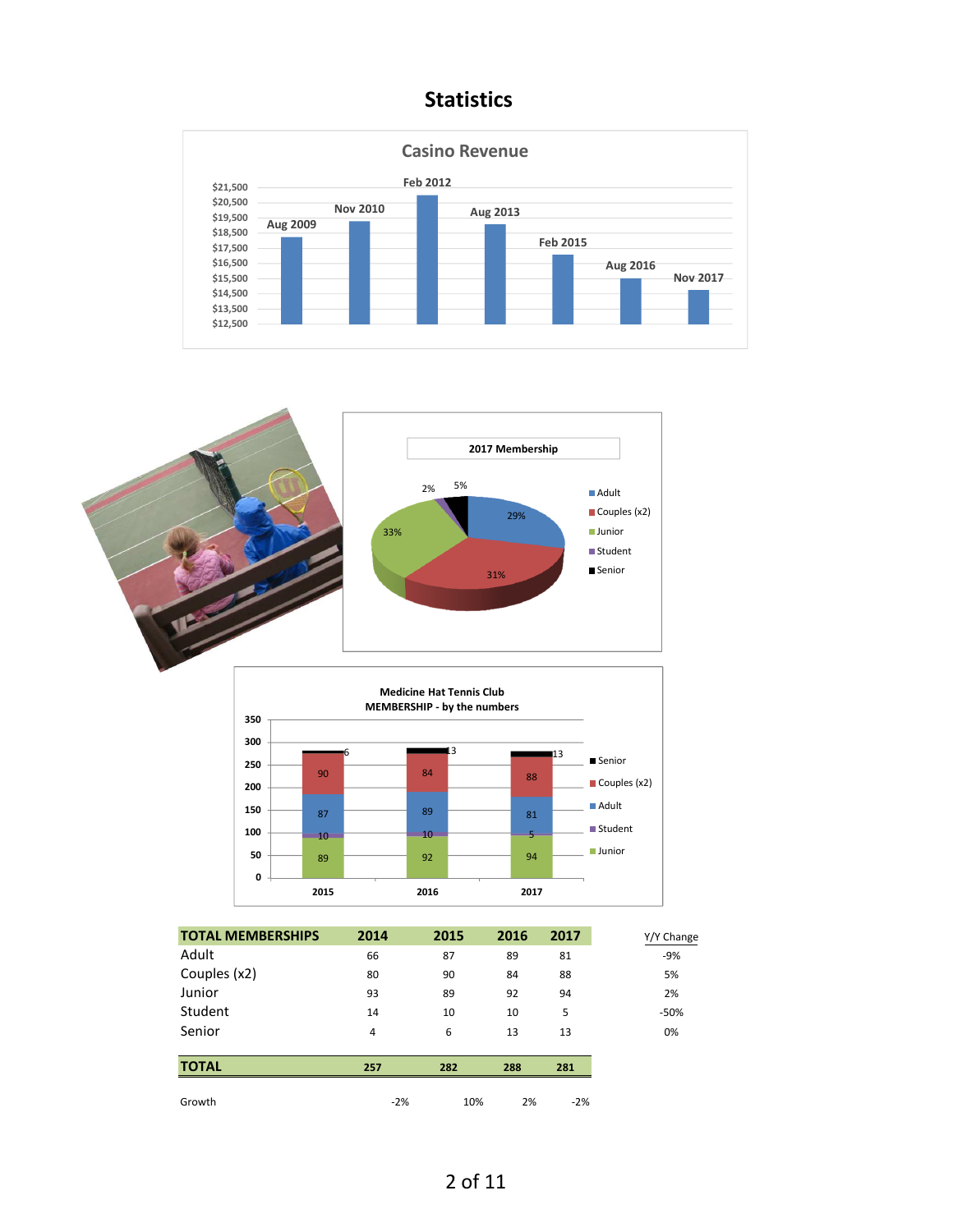

## **Balance Sheet As at December 31, 2017**

|                                        | 2017      | 2016      | 2015       |
|----------------------------------------|-----------|-----------|------------|
| <b>Current Assets</b>                  |           |           |            |
| Cash - General                         | $-1,898$  | 28,526    | 22,569     |
| Cash - MHTC Sustainability Reserve     | 5,492     | 5,461     | 3,957      |
| Cash - Casino                          | 31,363    | 34,242    | 32,781     |
| Funds on deposit w/ CMH                | 10,951    | 7,751     | 17,651     |
| <b>Total Cash</b>                      | 45,906    | 75,979    | 76,957     |
| Casino Revenue - Receivable            | 15,000    | 0         | 0          |
| <b>GST Receivable</b>                  | 0         | 0         | 0          |
| <b>Total Current Assets</b>            | 60,906    | 75,979    | 76,957     |
| Property, Plant & Equipment - (note 1) |           |           |            |
| PP&E - Member Funded                   | 178,690   | 154,867   | 145,629    |
| Accum. Amortization - Member Funded    | $-86,495$ | $-81,559$ | $-73,426$  |
| Net Book Value - Member Funded         | 92,195    | 73,308    | 72,203     |
| PP&E - Contributed                     | 460,854   | 447,506   | 406,403    |
| Accum. Amortization - Contributed      | -244,140  | -224,799  | $-201,602$ |
| Net Book Value - Contributed           | 216,714   | 222,707   | 204,801    |
| Total Property, Plant & Equipement     | 308,909   | 296,016   | 277,004    |
| <b>TOTAL ASSETS</b>                    | 369,815   | 371,995   | 353,962    |
| <b>Liabilities</b>                     |           |           |            |
| <b>Accounts Payable</b>                | 800       | 3,290     | 294        |
| Deferred Revenue - CFEP, Casino        | 0         | 0         | 0          |
| Long Term Liabilities                  | 0         | 0         | 0          |
| <b>Total Liabilities</b>               | 800       | 3,290     | 294        |
| <b>Equity</b>                          |           |           |            |
| Contributed Equity in Capital Assets   | 216,714   | 222,707   | 204,801    |
| Members Equity in Capital Assets       | 92,195    | 73,308    | 72,203     |
| <b>Retained Earnings</b>               | 60,106    | 72,690    | 76,663     |
| <b>Total Equity</b>                    | 369,015   | 368,706   | 353,668    |
| <b>TOTAL LIABILITIES &amp; EQUITY</b>  | 369,815   | 371,995   | 353,962    |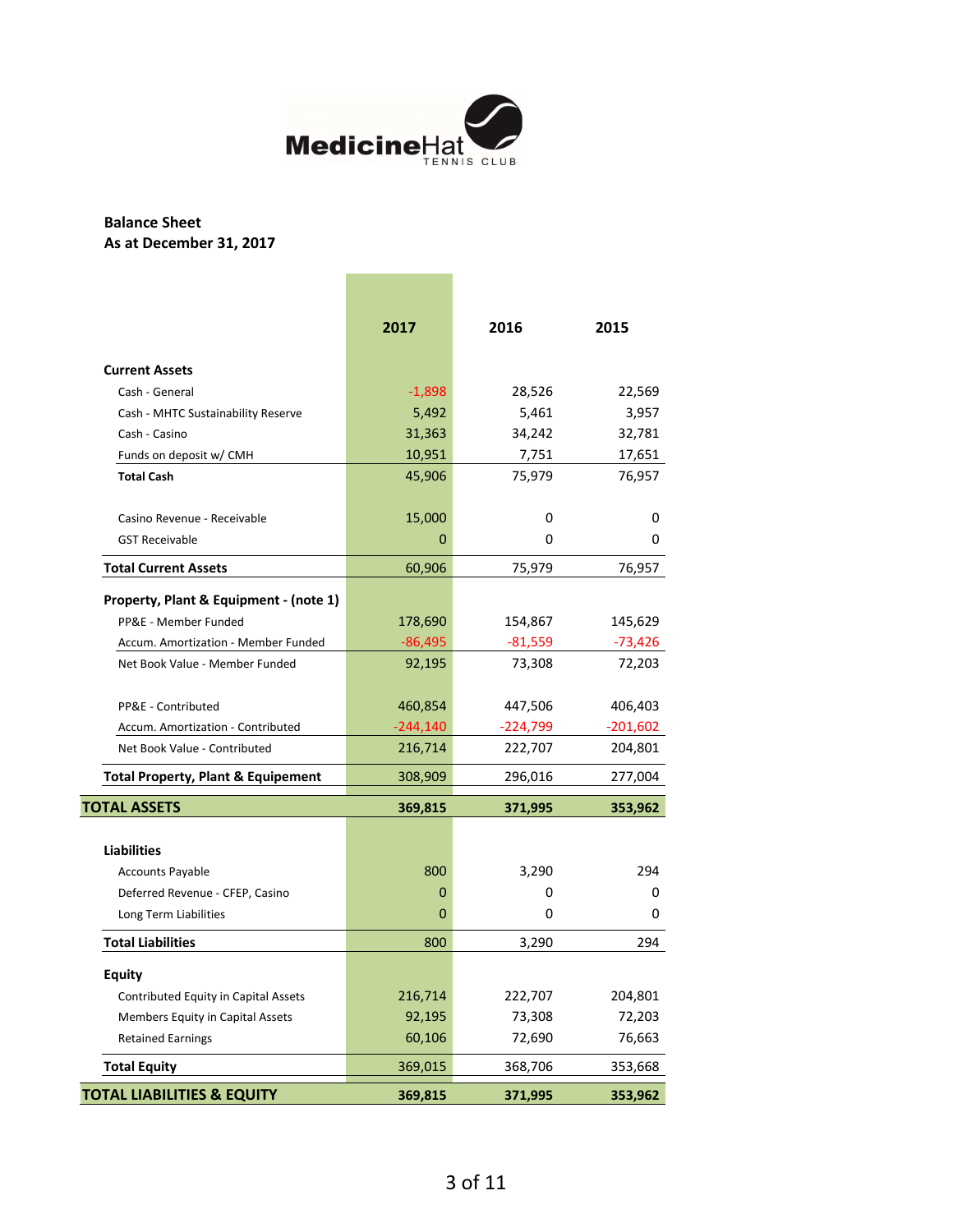

#### **Income Statement**

**For the Period Ended December 31, 2017**

|                                              | 2017         | 2016   | 2015   |
|----------------------------------------------|--------------|--------|--------|
| <b>REVENUE</b>                               |              |        |        |
| <b>Sales Revenue</b>                         |              |        |        |
| Memberships                                  | 23,045       | 24,285 | 23,110 |
| <b>Tournament Fees</b>                       | 5,680        | 5,415  | 5,590  |
| League Fees                                  | 510          | 515    | 665    |
| <b>Lesson Fees</b>                           | 730          | 520    | 1,670  |
| <b>Concesssion Sales</b>                     | $\mathbf{0}$ | 0      | 135    |
| <b>Banquet Revenue</b>                       | 2,130        | 1,885  | 1,500  |
| Raffles & Silent Auction                     | 3,527        | 2,240  | 1,955  |
| <b>Merchandise Sales</b>                     | 310          | 149    | 415    |
| Miscellaneous                                | 206          | 292    | 0      |
| <b>Total Sales Revenue</b>                   | 36,138       | 35,301 | 35,040 |
| <b>Third Party Contributions</b>             |              |        |        |
| Casino Revenue - AGLC                        | 16,751       | 17,197 | 85     |
| <b>Municipal Funding</b>                     | 0            | 0      | 0      |
| Provincial Funding - CFEP                    | 15,739       | 28,953 | 53,740 |
| <b>Federal Funding</b>                       | 0            | 0      | 0      |
| Sponsorship Revenue                          | 1,500        | 1,500  | 2,500  |
| Donations                                    | 3,660        | 2,999  | 2,300  |
| <b>Total Third Party Contributions</b>       | 37,650       | 50,649 | 58,625 |
| <b>TOTAL REVENUE</b>                         | 73,788       | 85.950 | 93,665 |
| <b>EXPENSES</b>                              |              |        |        |
| <b>Operating Expenses</b>                    |              |        |        |
| <b>Tennis Balls Used</b>                     | 3,600        | 2.200  | 1,401  |
| <b>Clothing Used</b>                         | 0            | 0      | 1,146  |
| <b>Maintenance Expenses</b>                  | 5,904        | 3,651  | 2,918  |
| <b>Facility Rentals</b>                      | 1,106        | 1,048  | 548    |
| Awards & Trophies                            | 2,544        | 3,955  | 1,452  |
| Instructors / Supervision / Assistants       | 8,138        | 8,725  | 7,875  |
| Food & Beverages                             | 3,895        | 3,276  | 2,705  |
| GST - Non-reimburseable                      | 0            | 0      | 3,819  |
|                                              |              |        |        |
| <b>Total Operating Expenses</b>              | 25,187       | 22,855 | 21,865 |
| <b>General &amp; Administrative Expenses</b> |              |        |        |
| Wages & Salaries                             | 5,000        | 5,000  | 5,000  |
| <b>Advertising &amp; Promotions</b>          | 377          | 1,130  | 873    |
| <b>Business &amp; License fees</b>           | 2,002        | 1,365  | 1,300  |
| Courier & Postage                            | 146          | 182    | 589    |
| <b>Bank Charges</b>                          | 151          | 134    | 628    |
| Clubhouse & Office Supplies                  | 358          | 2,530  | 1,827  |
| Motor Vehicle Expenses                       | 250          | 250    | 250    |
| Travel                                       | 1,450        | 1,129  | 651    |
| Utilities                                    | 2,990        | 2,874  | 2,284  |
| <b>Total General &amp; Administrative</b>    | 12,724       | 14,595 | 13,401 |
| <b>Charitable Donations</b>                  | 3,877        | 2,240  | 4,050  |
| <b>Earnings Before Interest and Amort.</b>   | 32,000       | 46,259 | 54,349 |
| <b>Interest Revenue</b>                      | 9            | 16     | 48     |
| Loss (Gain) on Disposal of Assets            | 0            | 93     | 0      |
| <b>Amortization Expense - Contributed</b>    | 21,732       | 23,197 | 20,761 |
| <b>Amortization Expense - Members</b>        | 9,967        | 8,133  | 7,882  |
| <b>NET EARNINGS (LOSS)</b>                   | 310          | 15,038 | 25,754 |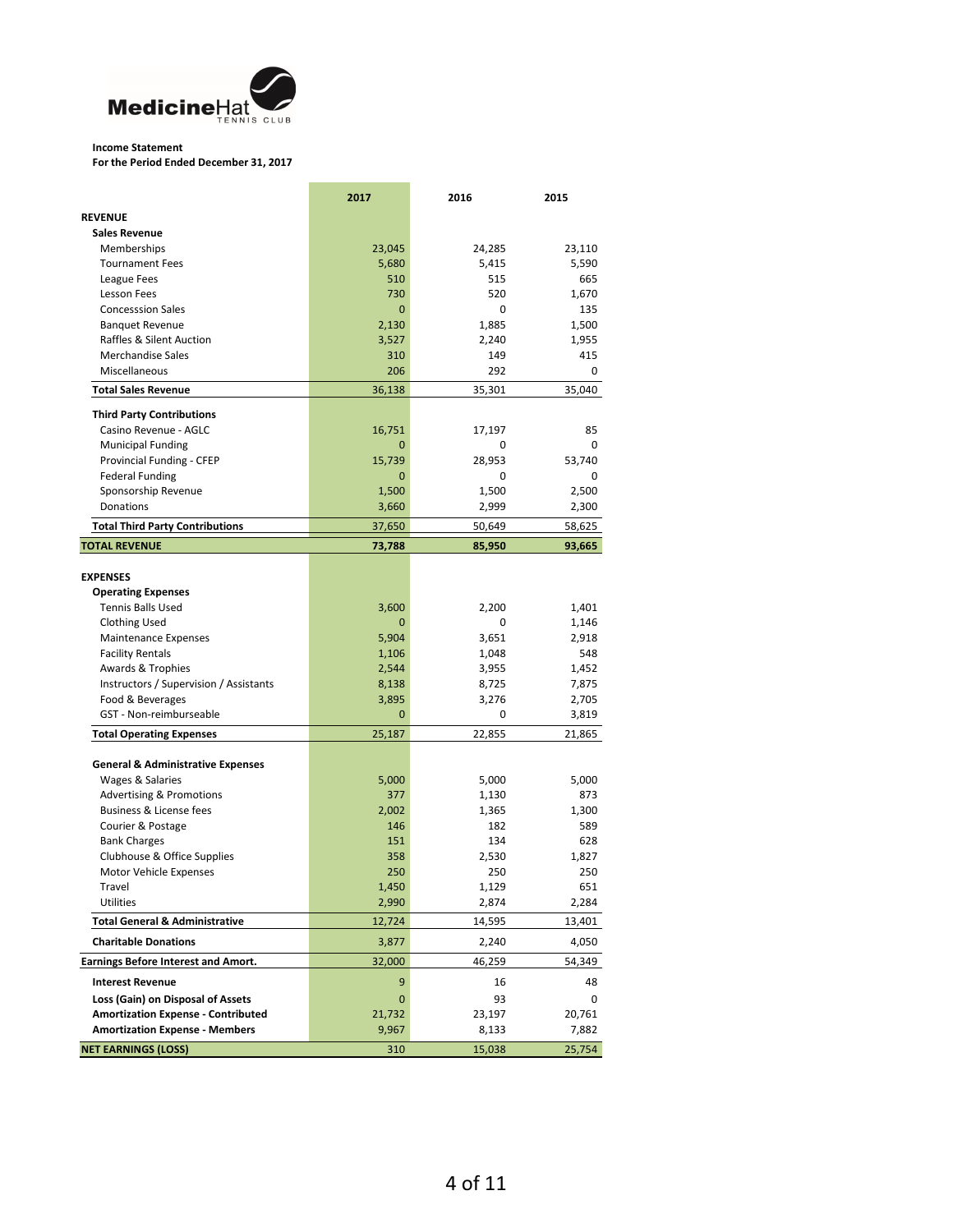

## **Statement of Cash Flows For the period ending December 31, 2017**

|                                                   | 2017         | 2016        | 2015      |
|---------------------------------------------------|--------------|-------------|-----------|
|                                                   |              |             |           |
| <b>Cash flows from Operations</b>                 |              |             |           |
| Net Earnings (Loss)                               | 310          | 15,038      | 25,754    |
| Add: Depreciation                                 | 31,699       | 31,330      | 28,643    |
| Add Loss (Gain) from Disposals                    | 0            | $-93$       | $\Omega$  |
| Change in non-cash working capital                | $-17,490$    | 2,996       | $-13,755$ |
| <b>Total Cash flows from Operations</b>           | 14,519       | 49,270      | 40,642    |
| <b>Cash flows used for Investments</b>            |              |             |           |
| PP&E - Member Funded                              | $-28,853$    | $-9,145$    | $-100$    |
| PP&E - Contributed                                | $-15,739$    | $-41,103$   | $-62,734$ |
| <b>Total Cash flow used for Investments</b>       | $-44,592$    | $-50,248$   | $-62,834$ |
| <b>Cash flows from Financing</b>                  |              |             |           |
| Long Term Debt Issued                             | $\mathbf 0$  | 0           | 0         |
| Long Term Debt Repaid                             | 0            | 0           | $\Omega$  |
| <b>Total Cash flows from Financing Activities</b> | $\mathbf{0}$ | $\mathbf 0$ | 0         |
| <b>Total Cash flows for the period</b>            | $-30,073$    | $-978$      | $-22,192$ |
| <b>Opening Balance - Cash</b>                     | 75,980       | 76,957      | 99,149    |
| <b>CLOSING BALANCE - CASH</b>                     | 45,906       | 75,980      | 76,957    |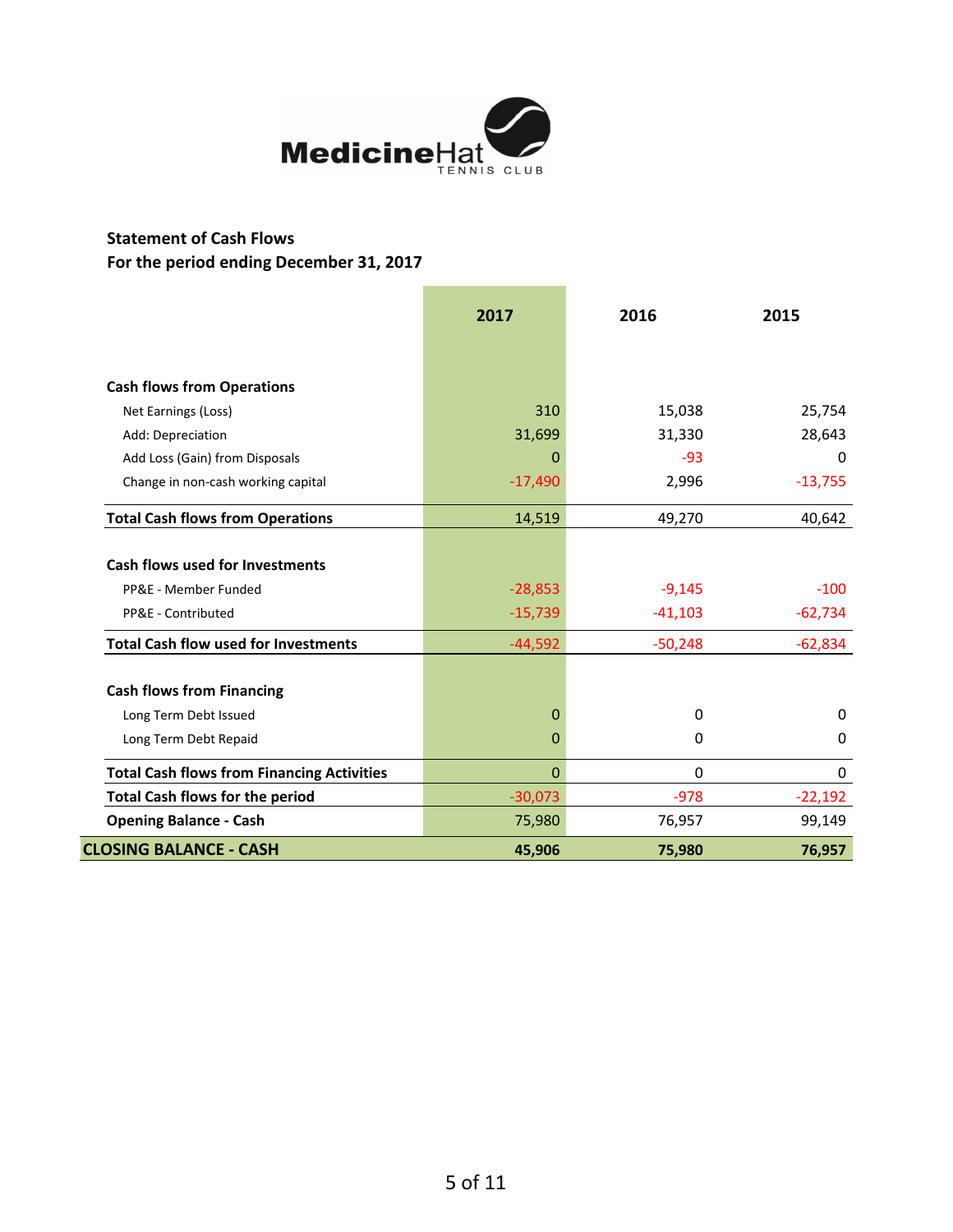#### **Medicine Hat Tennis Club**

Note 1 - Schedule of Property, Plant & Equipment

| 2017   |                              |       |                                 |                 |       |                                          |               |       |                              |             |       |
|--------|------------------------------|-------|---------------------------------|-----------------|-------|------------------------------------------|---------------|-------|------------------------------|-------------|-------|
|        | <b>Opening Balance - NBV</b> |       | <b>Additions / Dispositions</b> |                 |       | <b>Current Year Amortization Expense</b> |               |       | <b>Closing Balance - NBV</b> |             |       |
|        | Contributed                  |       |                                 | Contributed     |       |                                          | Contributed   |       |                              | Contributed |       |
|        |                              |       |                                 |                 |       |                                          |               |       |                              | (Gov't      |       |
| Member | (Gov't /Casino               |       | Member                          | (Gov't /Casino) |       | Member                                   | Gov't /Casino |       | Member                       | /Casino     |       |
| Paid   | Funded)                      | Total | Paid                            | Funded)         | Total | Paid                                     | Funded)       | Total | Paid                         | Funded)     | Total |

| <b>Furniture &amp; Appliances</b> | +,282  | 724     | 5,006   |        |        |        | 1,497 | 60     | 1,557  | 2,786  | 663     | 3.449   |
|-----------------------------------|--------|---------|---------|--------|--------|--------|-------|--------|--------|--------|---------|---------|
| Equipment                         | 7,076  | 2,848   | 9,924   |        |        |        | 1,304 | 387    | 1,690  | 5,773  | 2,461   | 8.234   |
| Courts                            | 21,453 | 98,260  | 119.713 | 28,853 | 15,739 | 44,592 | 5,625 | 16,587 | 22,211 | 44.682 | 97.413  | 142.095 |
| Buildings, etc.                   | 40,496 | 120,875 | 161.371 |        |        |        | 1,543 | 4,699  | 6,242  | 38,953 | 116,176 | 155,129 |
|                                   |        |         |         |        |        |        |       |        |        |        |         |         |
| <b>GRAND TOTAL</b>                | 73,308 | 222,707 | 296,015 | 28,853 | 15,739 | 44,592 | 9,967 | 21,733 | 31,700 | 92,194 | 216,713 | 308,908 |

**2017 Additions include:**

**- Finishing cement work on Lights - Courts 6&7 = \$11,434.50 - Resurfacing Courts 6&7 = \$33,157.95 (\$15,739 CFEP Grant funded)**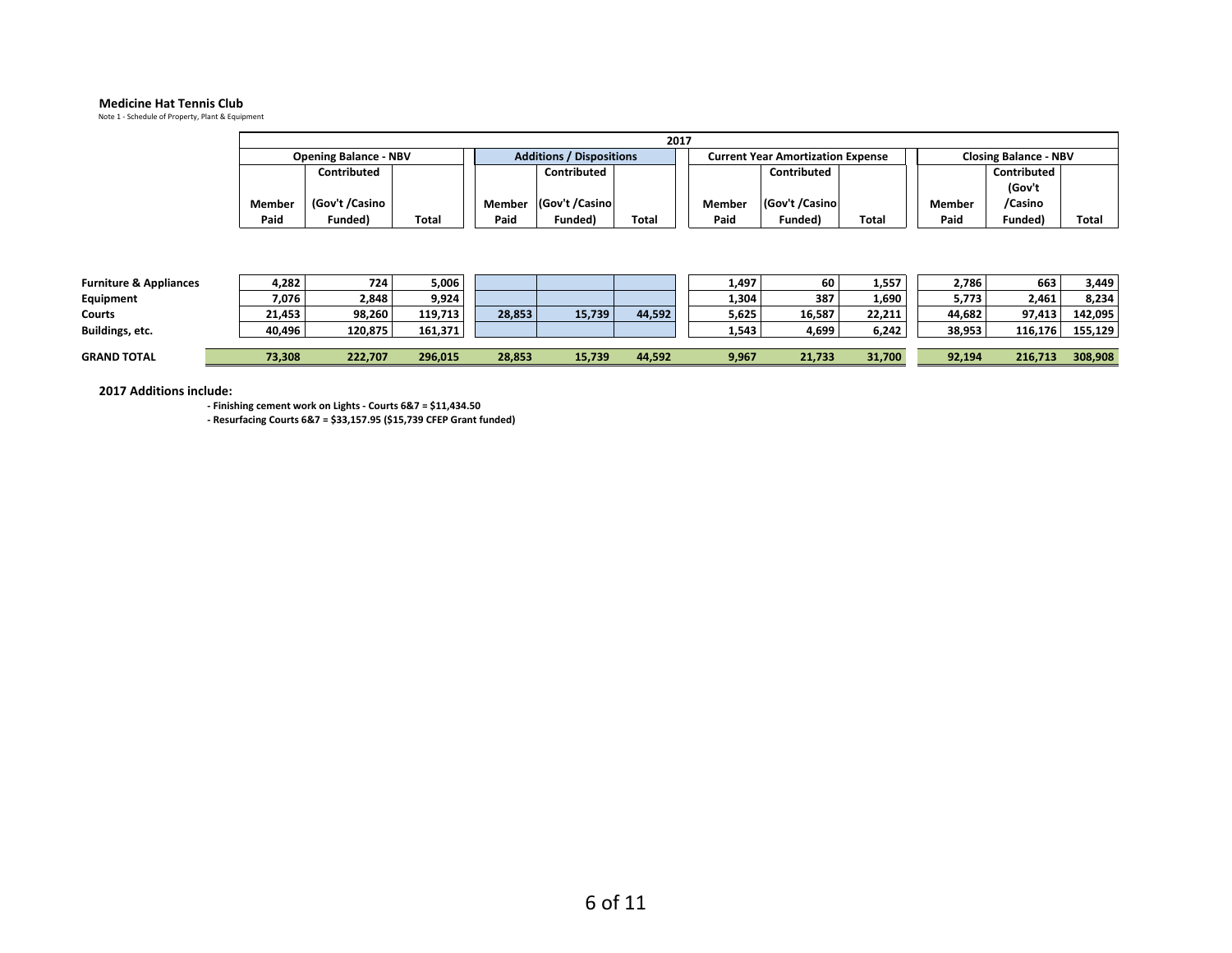## **ADMINISTRATION**



## **Departmental Income Statement - Administration**

**For the Period Ended Dec. 31, 2017**

|                                                  | 2017     | 2016        | 2015         | <b>Notes</b>                                    |
|--------------------------------------------------|----------|-------------|--------------|-------------------------------------------------|
|                                                  |          |             |              |                                                 |
| <b>REVENUE</b>                                   |          |             |              |                                                 |
| <b>Sales Revenue</b>                             |          |             |              |                                                 |
| Memberships                                      |          |             |              |                                                 |
| Adult                                            | 7,270    | 7,055       | 8,650        | 9% (8) fewer than 2016, 16 Novice               |
| Couples                                          | 6,650    | 6,300       | 6,675        | 5% (4) more people than 2016                    |
| Junior                                           | 4,550    | 3,680       | 4,450        | 2% (2) more than 2016 - lesson fees to pro shop |
| Student                                          | 250      | 475         | 500          | 5 students in 2016, 5 less than 2016            |
| Senior                                           | 750      | 780         | 360          | 13 seniors in 2017, same as 2016                |
| <b>Total Memberships</b>                         | 19,470   | 18,290      | 20,635       |                                                 |
| Miscellaneous / Concessions                      | 142      | 292         | 166          | Bottle recycling & Visitor fees                 |
| Donations                                        | 60       | 749         | 100          |                                                 |
| <b>Total Revenue</b>                             | 19,672   | 19,331      | 20,901       |                                                 |
|                                                  |          |             |              |                                                 |
| <b>EXPENSES</b>                                  |          |             |              |                                                 |
| <b>General &amp; Administrative Expenses</b>     |          |             |              |                                                 |
| Wages, Salaries & Benefits                       | 5,250    | 5,250       | 5,250        | Ken Clement                                     |
| Awards / volunteers gifts                        | 880      | 204         | $\mathbf{0}$ | Gift Cards for volunteers, etc                  |
| <b>Advertising &amp; Promotions</b>              | 841      | 1,130       | 668          | Speedpro, UPS mailbox                           |
| <b>Business &amp; License fees</b>               | 1,300    | 1,365       | 1,300        | <b>Tennis AB</b>                                |
| Courier & Postage                                | 146      | 182         | 589          |                                                 |
| Food & Beverages                                 | 768      | 1,245       | 581          | Casino meals, meetings                          |
| Bank Charges Interest / Penalties                | 151      | 134         | 628          |                                                 |
| Office Supplies                                  | 121      | 288         | 185          |                                                 |
| <b>Clubhouse Supplies</b>                        | 56       | 2,062       | 141          |                                                 |
| <b>Utilities</b>                                 |          |             |              |                                                 |
| Phone                                            | 790      | 686         | 665          |                                                 |
| CMH - Gas & Electric                             | 1,825    | 1,443       | 1,265        |                                                 |
| Satellite TV                                     | 375      | 745         | 354          |                                                 |
| GST Expense - non reimburseable                  | $\Omega$ | 0           | 3,819        |                                                 |
| Donations                                        | 100      | $\mathbf 0$ | 2,200        | Covenent Foundation - Tony Mitton               |
| <b>Total General &amp; Administrative</b>        | 12,603   | 14,736      | 17,645       |                                                 |
| <b>Earnings Before Interest and Amortization</b> | 7,069    | 4,595       | 3,256        |                                                 |
| <b>Interest Revenue</b>                          | 9        | 16          | 17           |                                                 |
| <b>NET EARNINGS (LOSS)</b>                       | 7,078    | 4,611       | 3,273        |                                                 |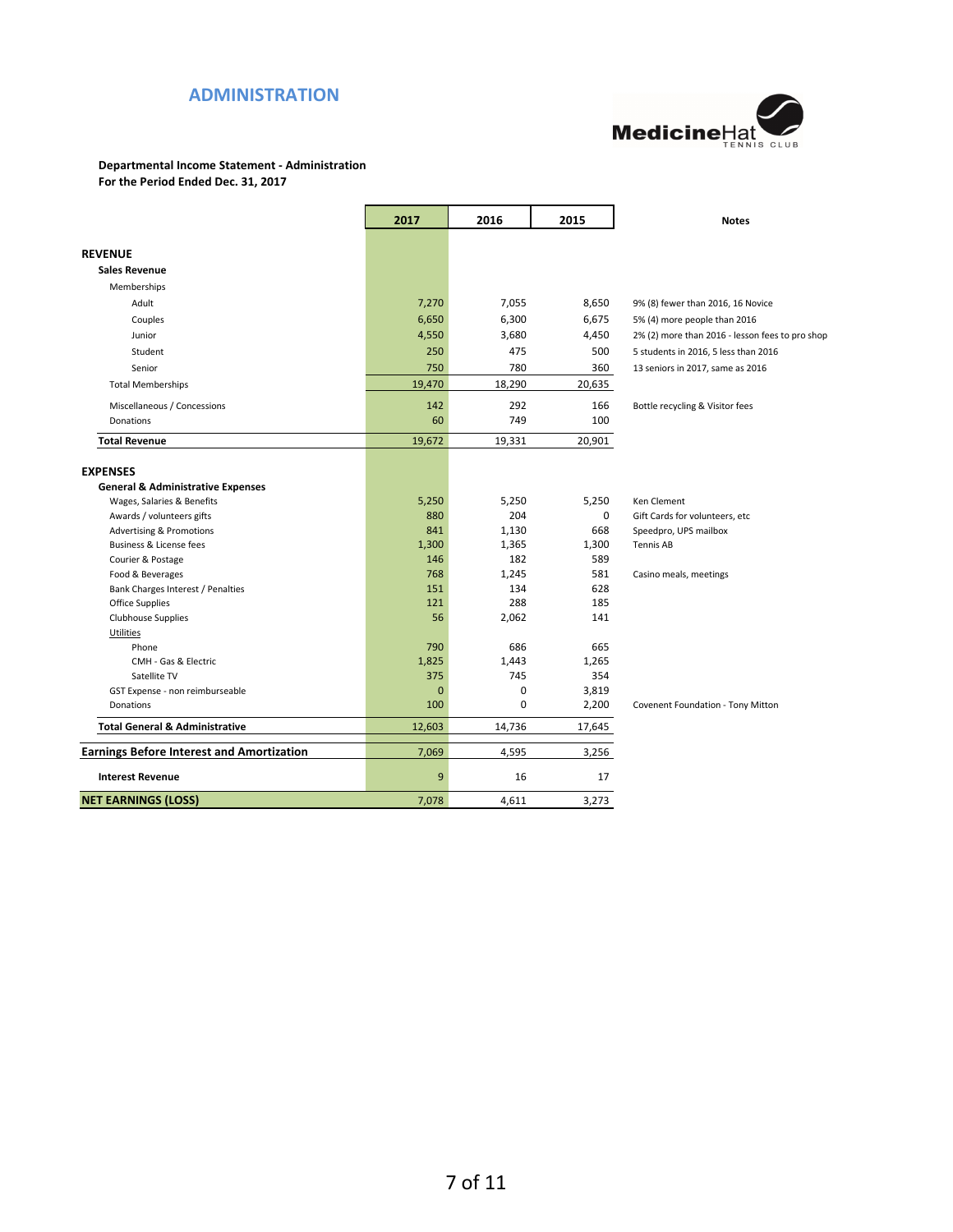### **LEAGUES & JR. PROGRAM**



#### **Departmental Income Statement - Leagues & Jr. Program For the Period Ended Dec. 31, 2017**

|                               | 2017           | 2016   | 2015   | <b>Notes</b>                            |
|-------------------------------|----------------|--------|--------|-----------------------------------------|
|                               |                |        |        |                                         |
| <b>REVENUE</b>                |                |        |        |                                         |
| League Fees - Mens            | 285            | 255    | 445    |                                         |
| League Fees - Ladies          | 225            | 260    | 100    |                                         |
| League Fees - Juniors         | 3,025          | 4,195  | 2,595  | Portion of membership fee > student fee |
| Sponsorship Revenue - Juniors | 1,500          | 1,500  | 2,500  | <b>Tim Hortons</b>                      |
| <b>Total Sales Revenue</b>    | 5,035          | 6,210  | 5,640  |                                         |
|                               |                |        |        |                                         |
| <b>EXPENSES</b>               |                |        |        |                                         |
| <b>Tennis Balls Used</b>      | 960            | 1,320  | 775    |                                         |
| <b>Clothing Used</b>          | $\Omega$       | 0      | 0      |                                         |
| <b>Equipment Used</b>         | $\mathbf{0}$   | 0      | 0      |                                         |
| Awards / Trophies             | $\overline{0}$ | 730    | 205    |                                         |
| Food & Beverages              | 453            | 298    | 241    |                                         |
| Instructor Fees / Supervision | 5,047          | 4,355  | 5,145  | (Jr. Elite, Saturday program)           |
| Clubhouse Supplies            | $\Omega$       | 0      | 62     |                                         |
| Facility Rent - Indoor Tennis | $\mathbf{0}$   | 0      | 0      |                                         |
| <b>Total Expenses</b>         | 6,459          | 6,703  | 6,428  |                                         |
| <b>NET EARNINGS (LOSS)</b>    | $-1,424$       | $-493$ | $-788$ |                                         |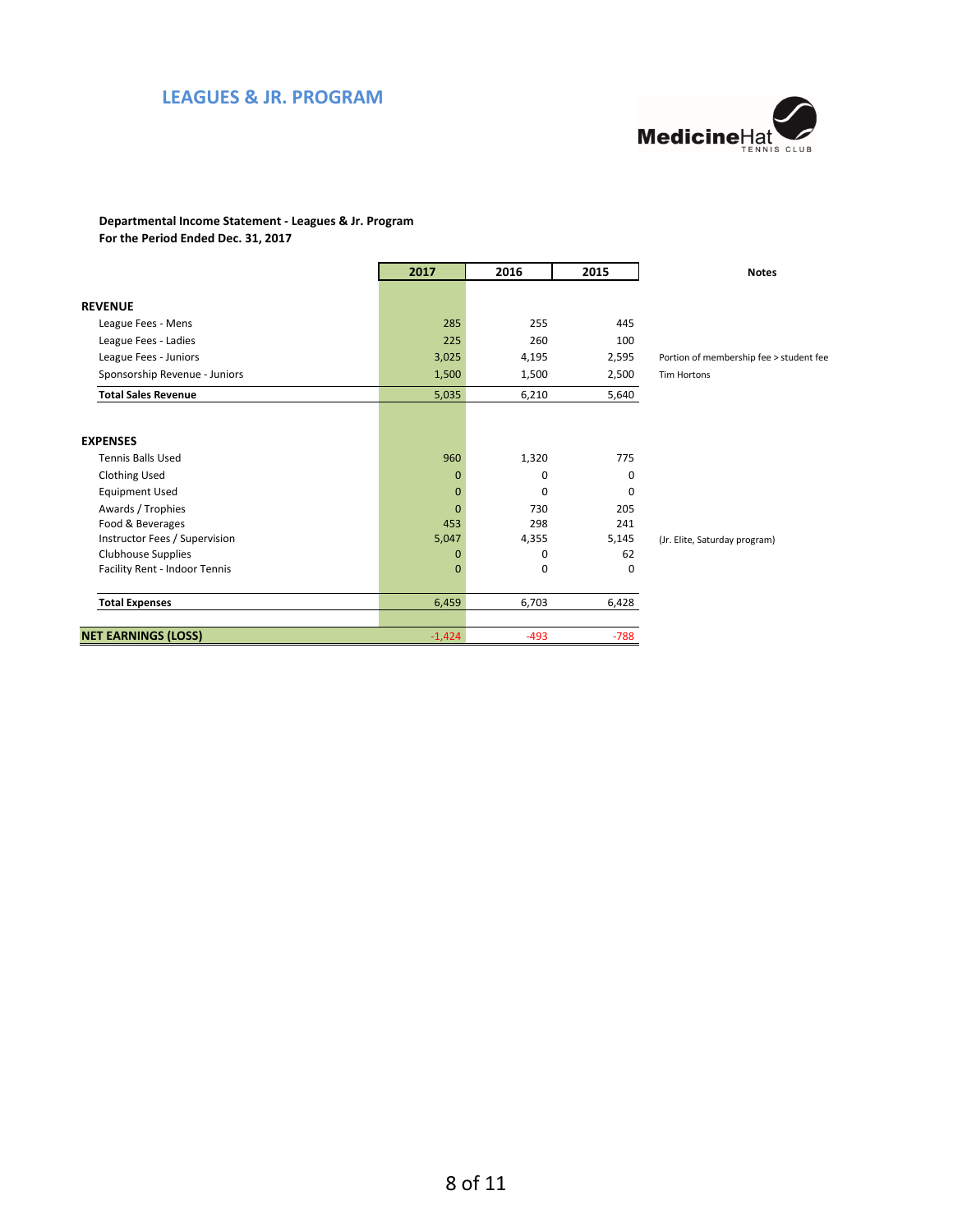## **TOURNAMENTS**



#### **Departmental Income Statement - Tournaments**

**For the Period Ended Dec. 31, 2017**

|                                       | 2017     | 2016     | 2015  | <b>Notes</b>                                  |
|---------------------------------------|----------|----------|-------|-----------------------------------------------|
|                                       |          |          |       |                                               |
| <b>REVENUE</b>                        |          |          |       |                                               |
| <b>Tournament Fees - Mens</b>         | 2,565    | 2,375    | 2,540 |                                               |
| <b>Tournament Fees - Ladies</b>       | 1,305    | 1,650    | 1,385 |                                               |
| <b>Tournament Fees - Mixed</b>        | 1,530    | 1,060    | 1,210 |                                               |
| <b>Tournament Fees - Junior</b>       | 100      | 330      | 455   |                                               |
| Tournament Fees - Seniors & Christmas | 245      | $\Omega$ | 0     |                                               |
| <b>Banquet Revenue</b>                | 2,130    | 1,885    | 1,500 | Shave Banquet                                 |
| Raffle & Silent Auction Revenue       | 3,527    | 2,240    | 1,955 |                                               |
| Donations                             | 400      | 0        | 700   |                                               |
| <b>Total Sales Revenue</b>            | 11,801   | 9,540    | 9,745 |                                               |
| <b>EXPENSES</b>                       |          |          |       |                                               |
| <b>Tennis Balls Used</b>              | 2,640    | 880      | 285   |                                               |
| <b>Clothing Used</b>                  | $\Omega$ | 0        | 1,146 |                                               |
| <b>Advertising &amp; Promotions</b>   | 238      | $\Omega$ | 0     |                                               |
| Awards, Trophies & Prizes             | 2,544    | 3,021    | 1,452 | Shave Water Bottles, gift cards, trophys      |
| Food & Beverages                      | 2,548    | 1,733    | 1,883 | Mikes Meats, and food for all tourneys        |
| <b>Clubhouse Supplies</b>             | $\Omega$ | $\Omega$ | 499   |                                               |
| Facility Rent - General               | 306      | 306      | 368   | Grand Rental Station - chairs / tables        |
| Facility Rent - Indoor Tennis         | 800      | 690      | 180   | Fieldhouse - Winter Classic                   |
| Entertainment                         | 1,200    | 400      | 0     | Enslow - Shave tourney, Rob Olson             |
| Donations - Cancer Society / Other    | 3,777    | 2,240    | 1,850 | Shave Donation (\$800 through tennis package) |
| <b>Total Expenses</b>                 | 14,053   | 9,270    | 7,664 |                                               |
| <b>NET EARNINGS (LOSS)</b>            | $-2,252$ | 270      | 2,081 |                                               |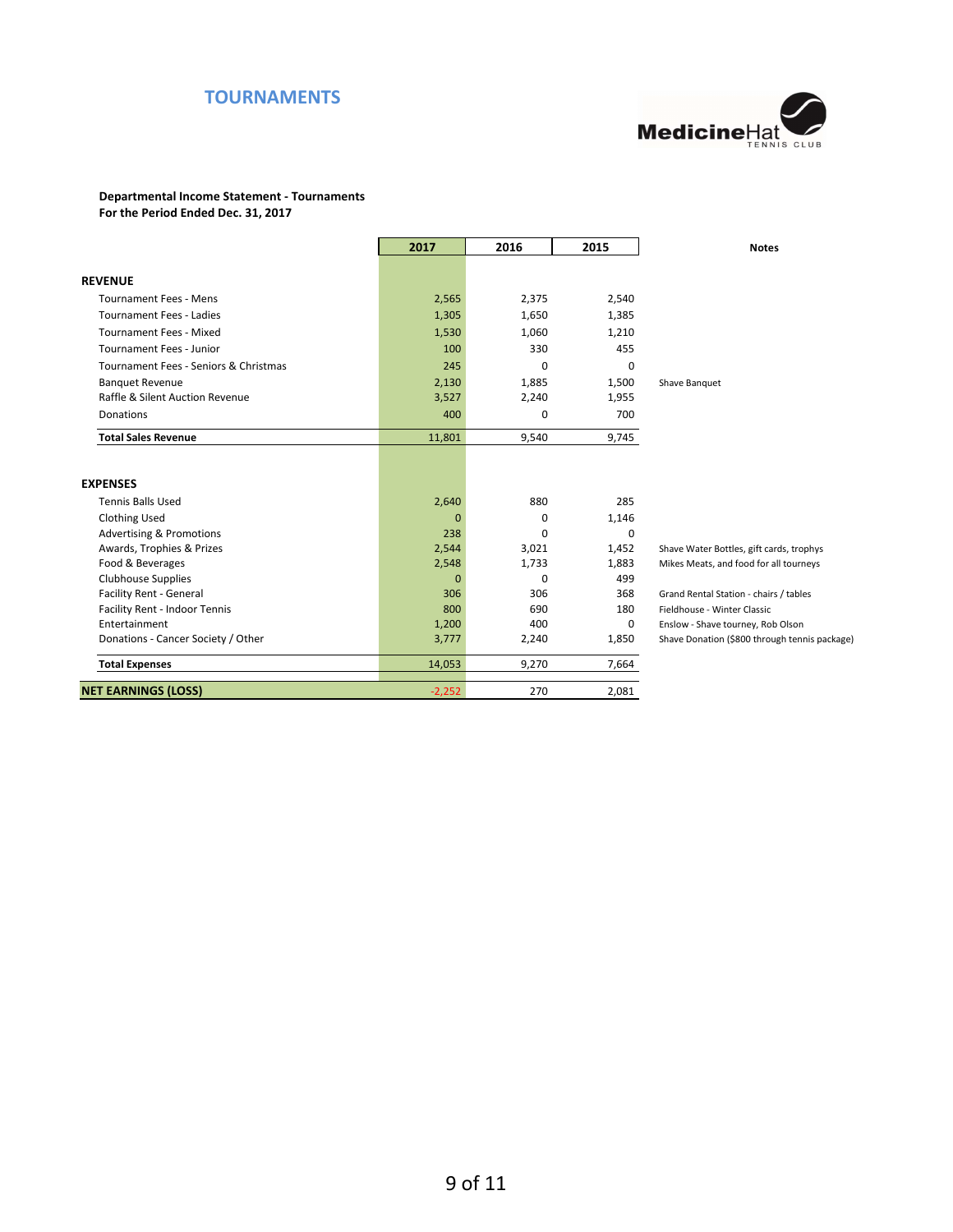### **PRO SHOP**



# **Departmental Income Statement - Pro Shop**

**For the Period Ended Dec. 31, 2017**

|                                     | 2017         | 2016     | 2015     | <b>Notes</b>                          |
|-------------------------------------|--------------|----------|----------|---------------------------------------|
|                                     |              |          |          |                                       |
| <b>REVENUE</b>                      |              |          |          |                                       |
| Lesson Fees - Adult                 | 800          | 1,800    | 870      | Adult Novice - 16 students @ \$50 per |
| Lesson Fees - Junior                | 480          | 520      | 800      | Jr. Camp                              |
| Merchandise Sales                   | 310          | 149      | 415      |                                       |
| <b>Total Sales Revenue</b>          | 1,590        | 2,469    | 2,085    |                                       |
|                                     |              |          |          |                                       |
| <b>EXPENSES</b>                     |              |          |          |                                       |
| <b>Cost of Goods Sold</b>           | $\mathbf{0}$ | 37       | 192      |                                       |
| <b>Operating Expenses</b>           |              |          |          |                                       |
| <b>Instructor Fees</b>              | 991          | 1,850    | 3,326    |                                       |
| <b>Instructor Courses</b>           | $\mathbf 0$  | 1,050    | 0        |                                       |
| <b>Travel - Instruction Courses</b> | $\mathbf 0$  | 729      | 0        |                                       |
| <b>Facility Rent - Training</b>     | $\mathbf{0}$ | 52       | 0        |                                       |
| <b>Total Expenses</b>               | 991          | 3,718    | 3,518    |                                       |
|                                     |              |          |          |                                       |
| <b>NET EARNINGS (LOSS)</b>          | 599          | $-1,249$ | $-1,433$ |                                       |